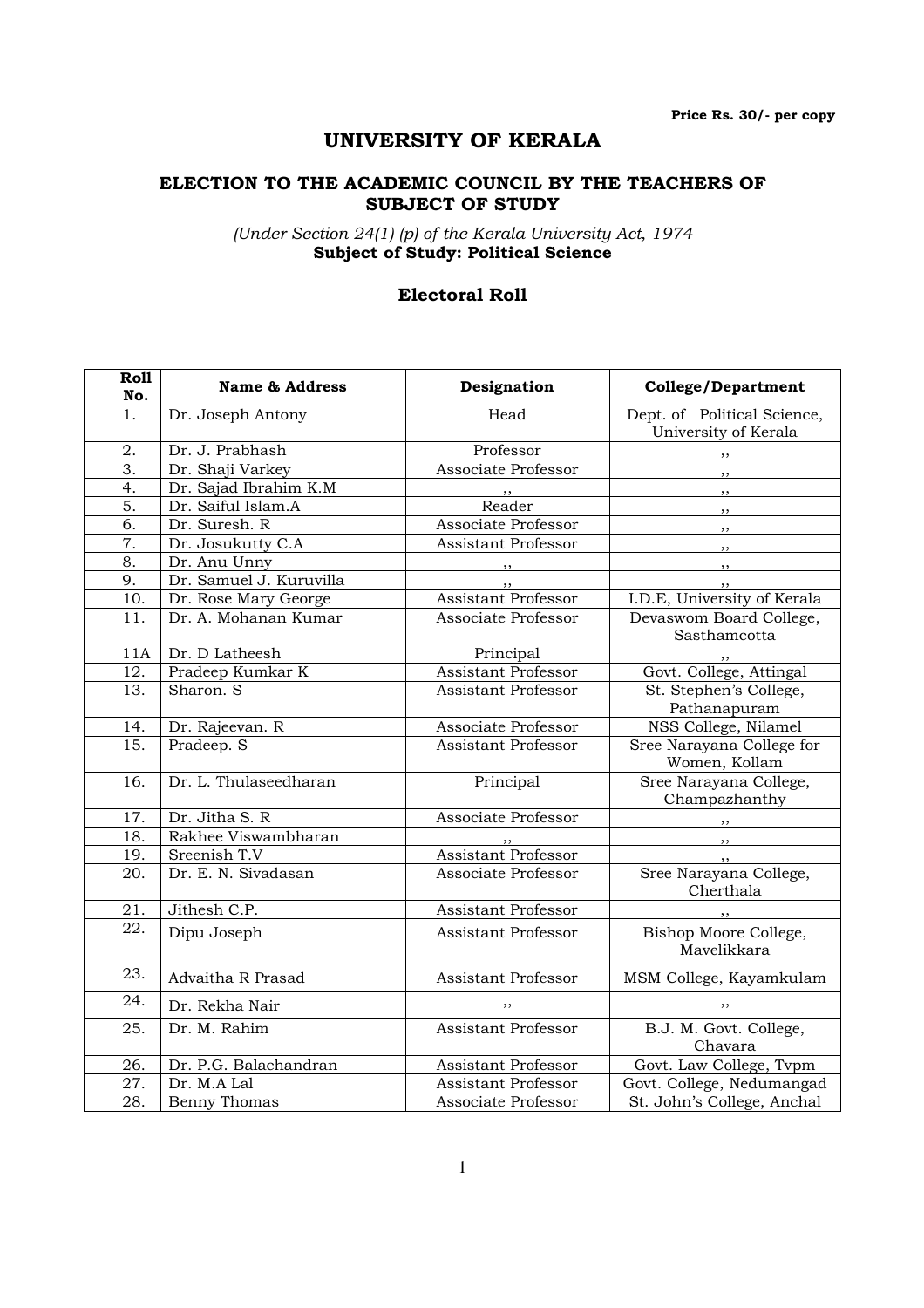| 29.        | Ronie Thomas                          | <b>Assistant Professor</b> | , ,                                                  |
|------------|---------------------------------------|----------------------------|------------------------------------------------------|
| 30.        | Dr. Ashalekshmi. B.S.                 | $, \, \,$                  | $, \,$                                               |
| 31.        | Dr. Devi Parvathy                     | , ,                        | , ,                                                  |
| 32.        | Dr. K. Mohanakumar                    | Principal                  | Sree Ayyappa College,                                |
|            |                                       |                            | Eramallikkara                                        |
| 33.        | Harilal.C                             | Assistant Professor        | University College, Tvpm                             |
| 34.        | Dr. Biju Lekshmanan                   | , ,                        | , ,                                                  |
| 35.        | Aneesh S.                             | , ,                        | , ,                                                  |
| 36.        | Dr. Anil Kumar P.                     | $, \, \, \cdot$            | $, \, \,$                                            |
| 37.        | Sri. Suresh K.                        | $, \, \, \cdot$            | $, \, \,$                                            |
| 38.        | Satheesh Kumar. P. K                  |                            | ,,                                                   |
| 39.        | Jisha Abraham                         | $, \, \, \cdot$            | , ,                                                  |
| 40.        | Firosekhan                            | $, \, , \,$                | , ,                                                  |
| 41.        | Sini. L                               |                            | , ,                                                  |
| 42.        | Dr.D Pradeep                          | HOD/ Associate Professor   | NSS College, Pandalam                                |
| 43.        | P B Anil                              | Associate Professor        | $\overline{\phantom{a}}$ , $\overline{\phantom{a}}$  |
| 44.        | Reghunath.V                           | <b>Assistant Professor</b> | $\overline{\phantom{a}}$                             |
| 45.        | Shibu MP                              |                            | , ,                                                  |
| 46.        | Dr. Srilatha. S                       | Associate Professor        | HHMSPB NSS College for                               |
|            |                                       |                            | Women, Tvpm                                          |
| 47.        | Dr. Shaji. K                          | Associate Professor        | St.Gregorios College                                 |
|            |                                       |                            | Kottarakkara                                         |
| 48.        | Sreelekshmi Jayan                     | Assistant Professor        |                                                      |
| 49.        | Sreejith. P.V                         | Assistant Professor        | VTM NSS College,                                     |
|            |                                       |                            | Dhanuvachapuram                                      |
| 50.        | Ravisankar. R.S                       |                            |                                                      |
| 51.        | Prasanth Lal T.S                      | Assistant Professor        | Govt College for Women,                              |
|            |                                       |                            | Typm                                                 |
| 52.        | Dr. N.S. Vincent Joy                  | Associate Professor        | Christian College, Kattakada                         |
| 53.        | Praveenkumar T K                      | Assistant Professor        | Sree Narayana College,                               |
|            |                                       |                            | Sivagiri, Varkala                                    |
| 54.        | Anas. S                               | Assistant Professor        | Iqbal College, Peringammala                          |
| 55.        | Sameer. S                             | Assistant Professor        | KNM Govt. Arts & Science                             |
|            |                                       |                            | College, Kanjiramkulam                               |
|            |                                       | <b>Assistant Professor</b> |                                                      |
| 56.<br>57. | Prof. Siji Rachel George<br>Dr.P.Maya | Associate Professor        | St. Cyril's College, Adoor<br>Sree Narayana College, |
|            |                                       |                            | Kollam                                               |
| 58.        | Dr.M.R.Biju                           |                            |                                                      |
| 59.        | Archa Arun                            | , ,<br>Assistant Professor | ,,                                                   |
| 60.        | Dr.Radhakrishnan.V.D                  |                            | ,,                                                   |
| 61.        | Dr.Joshy.P.M                          | $, \,$                     | $, \,$                                               |
| 62.        | Minnu.S                               | ,,                         | , ,                                                  |
| 63.        | Neethulekshmi.U                       | $, \,$                     | , ,                                                  |
| 64.        | Suja Karappath                        | $, \, , \,$                | , ,                                                  |
| 65.        | Jissa.S                               | $, \,$                     | , ,                                                  |
| 66.        | Abhilash.T                            | $, \,$                     | , ,                                                  |
| 67.        | Dr. S L Harikumar                     | ,,<br>Assistant Professor  | $, \,$<br>Govt. Arts College                         |
| 68.        | Satheeshkumar S                       | Assistant Professor        | TKMM College,                                        |
|            |                                       |                            | Nangiarkulangara                                     |

University Buildings<br>Thiruvananthapuram<br>Date: 08.08.2016

#### University Buildings **Dr. Jayaprakas. M** Thiruvananthapuram Registrar(i/c)/Returning Officer